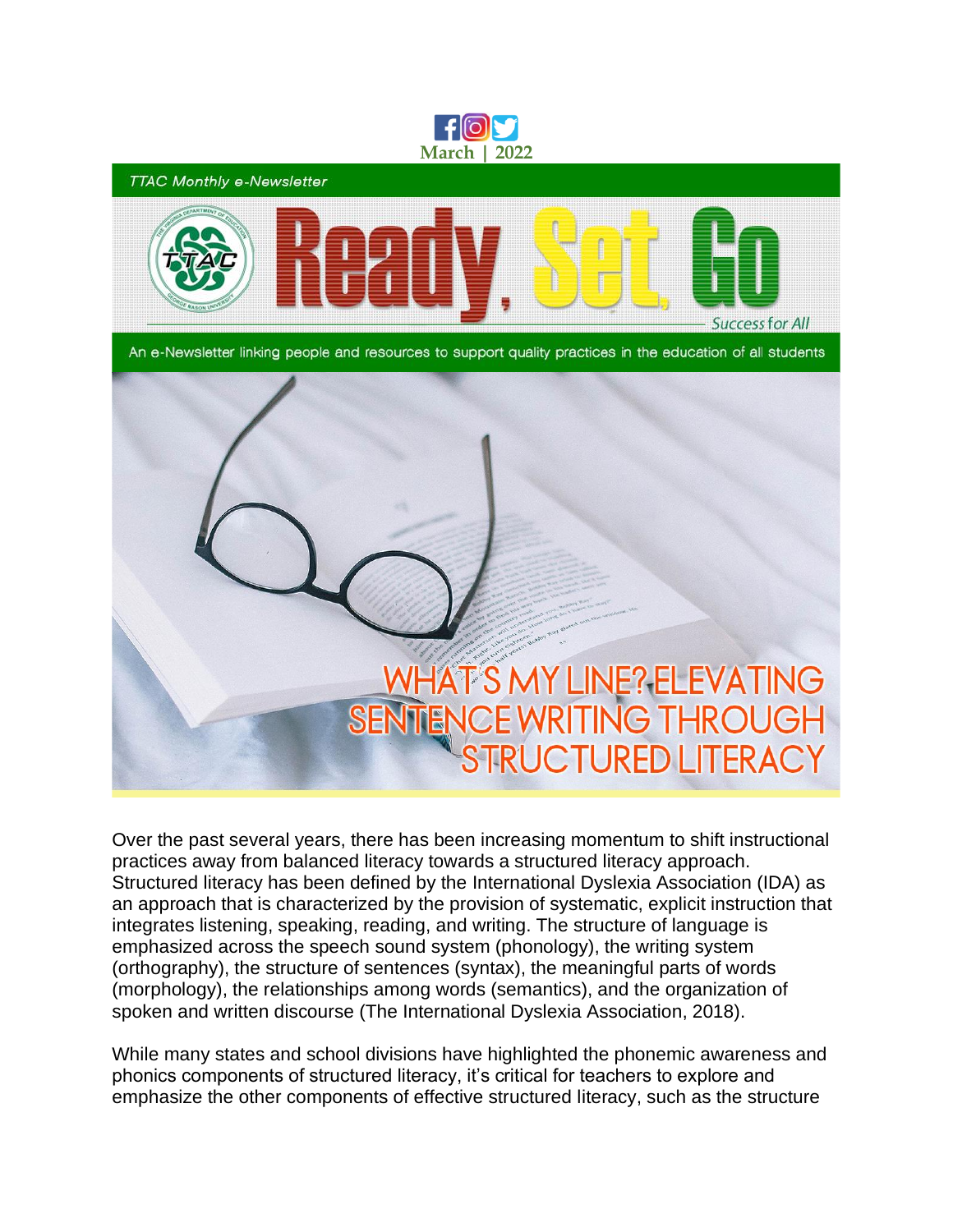of sentences. Further emphasizing the need to improve practices for writing instruction, the National Assessment of Educational Progress's (NAEP) most recent writing assessment showed that only 27.3% of U.S. students performed at or above the proficient level (2011). Tracy (2013) provides teachers with the tools they need to explicitly teach syntax (sentence structure), an evidence-based practice shown to improve students' writing and reading skills.

Get **Ready** to become familiar with the components of structured literacy and the elements that are linked to proficient sentence writing skills. Additionally, learn how structured literacy honors several [High-Leverage Practices](https://highleveragepractices.org/) identified by the Council for Exceptional Children (CEC), in partnership with the Collaboration for Effective Educator Development, Accountability and Reform (CEEDAR). Specifically, [HLP 16,](https://highleveragepractices.org/hlp-16-use-explicit-instruction) which describes the importance of explicit instruction and [HLP 12,](https://highleveragepractices.org/hlp-12-systematically-design-instruction-toward-specific-learning-goal) related to systematically designing instruction towards a learning goal, are key elements of structured literacy.

# **Article**

• [Structured Literacy Approaches to Teaching Written Expression \(p 22\)](https://mydigitalpublication.com/publication/?m=13959&i=607758&p=28&ver=html5)

## **Video**

• ORtI Louise Spear-Swirling Webinar: Transforming the Family Tree Through [Literacy \(45:00\)](https://sites.google.com/ttsd.k12.or.us/2021ortii-fallsymposium-videos/home)

## **Website**

• [IDA Infographic: What is Structured Literacy?](https://ttaconline.org/Resource/JWHaEa5BS77rZ_OXiKSg9w/Resource-what-is-structured-literacy--effective-reading-instruction-for-students-with-dyslexia)

Get Set to learn how instruction in sentence structure and sentence-level writing can increase students' quality and quantity of writing and reading comprehension.

# **Articles**

- Judith Hochman & Natalie Wexler: One Sentence at a Time: [The Need for](https://www.aft.org/ae/summer2017/hochman-wexler)  [Explicit Instruction in Teaching Students to Write Well](https://www.aft.org/ae/summer2017/hochman-wexler)
- Tim Shanahan: [Why We Need to Teach Sentence Comprehension](https://www.readingrockets.org/blogs/shanahan-literacy/why-we-need-teach-sentence-comprehension)
- Joan Sedita: [Syntactic Awareness: Teaching Sentence Structure \(Part 1\)](https://keystoliteracy.com/blog/syntactic-awareness-teaching-sentence-structure-part-1/)
- Joan Sedita: [Syntactic Awareness: Teaching Sentence Structure \(Part 2\)](https://keystoliteracy.com/blog/syntactic-awareness-teaching-sentence-structure-part-2/)

## **Videos**

- Florida Center for Reading Research- Assistant Professor Sonia Cabell, TED talk [Writing into Literacy\(](https://www.youtube.com/watch?v=blNjwxzmCE0)16:24)
- William Van Cleave: [Syntax: The Link Between Sentence Writing & Sentence](https://vimeo.com/502474217?ref=em-share)  [Comprehending](https://vimeo.com/502474217?ref=em-share) (21:09)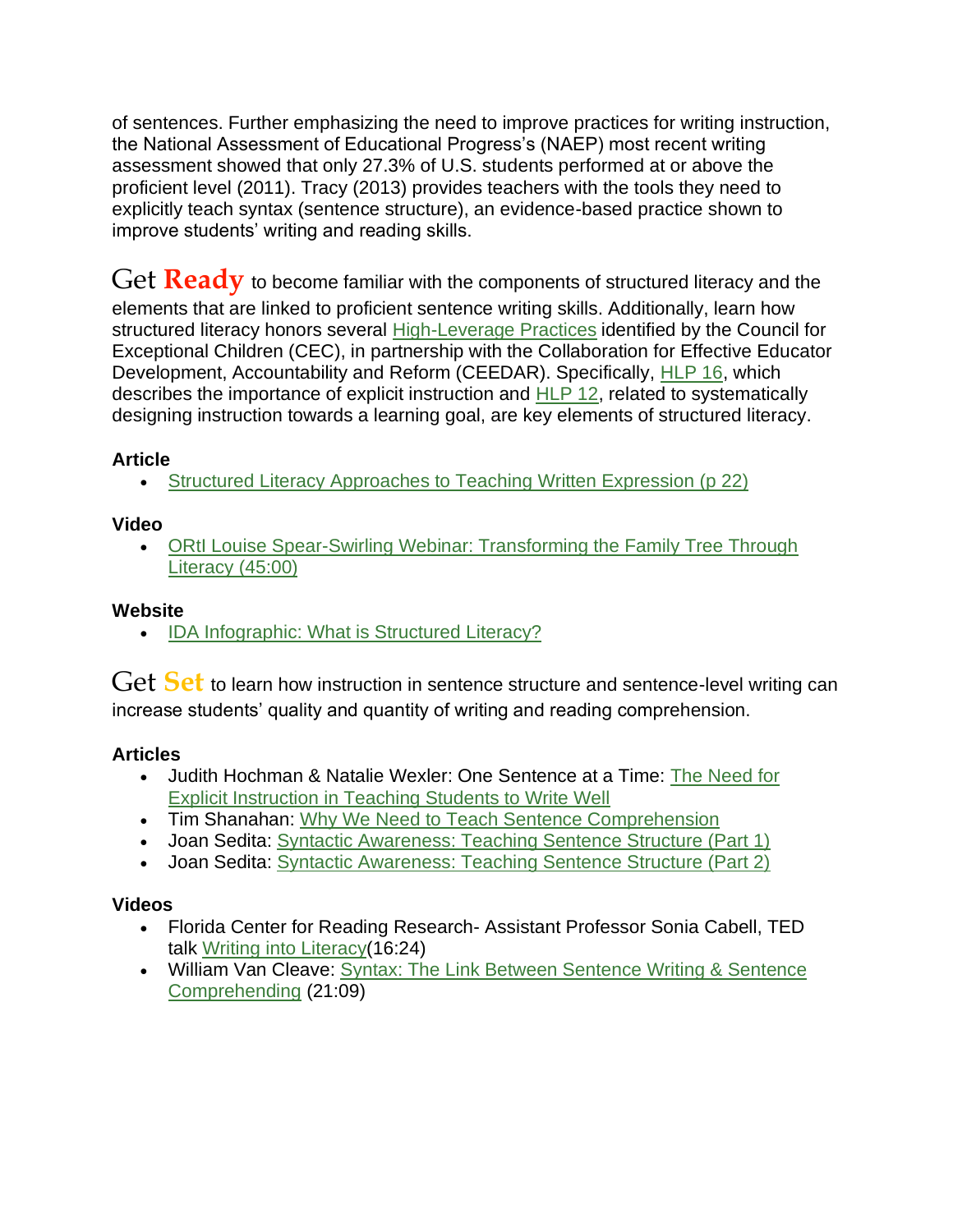## **Websites**

- What Works Clearinghouse's Practice Guide: [Teaching Secondary School](http://ttaconline.org/Resource/JWHaEa5BS76ajPVJ-1EG6g/Resource-practice-guide-teaching-secondary-school-students-to-write-effectively-ies-what-works)  [Students to Write Effectively](http://ttaconline.org/Resource/JWHaEa5BS76ajPVJ-1EG6g/Resource-practice-guide-teaching-secondary-school-students-to-write-effectively-ies-what-works)
- What Works Clearinghouse's [Practice Guide: Teaching Elementary School](http://ttaconline.org/Resource/JWHaEa5BS750Jqr66HsB3w/Resource-practice-guide-teaching-elementary-school-students-to-be-effective-writers-ies-what-works)  [Students to Be Effective Writers](http://ttaconline.org/Resource/JWHaEa5BS750Jqr66HsB3w/Resource-practice-guide-teaching-elementary-school-students-to-be-effective-writers-ies-what-works)

G<sub>O</sub> explore these resources to incorporate explicit sentence structure instruction into your structured literacy routines.

## **Book**

• Judith Hochman & Natalie Wexler Book: [The Writing Revolution: A Guide to](https://www.thewritingrevolution.org/buy-the-book/)  [Advancing Thinking Through Writing in All Subjects and Grades](https://www.thewritingrevolution.org/buy-the-book/)

## **Websites**

- Iowa Reading Research Center Lesson Plan: [Sentence Expanding: Helping](https://iowareadingresearch.org/blog/sentence-expanding)  [Students Build Strong Sentences](https://iowareadingresearch.org/blog/sentence-expanding)
- LD Online: [Sentence-Level Concepts and Skills, An Introduction](http://www.ldonline.org/article/65326/)
- REL Southeast & IES Infographic: Instructional Strategies for Teaching Writing to [Elementary Students](https://ies.ed.gov/ncee/edlabs/infographics/pdf/REL_SE_Instructional_Strategies_for_Teaching_Writing_to_Elementary_Students.pdf)
- Iowa Reading Research Center: Sentence Expanding: Helping Students Build [Stronger Sentences](https://iowareadingresearch.org/blog/sentence-expanding)
- Reading Rockets: Classroom Strategy**:** [Sentence Combining](https://www.readingrockets.org/strategies/sentence_combining)
- [Roll a Sentence with Magical Creatures Activity](https://royalbaloo.com/category/subject/language-arts/roll-a-sentence/)

# **References**

Datchuk, S. M., & Kubina, R. M. (2013). A review of teaching sentence-level writing skills to students with writing difficulties and learning disabilities. *Remedial and Special Education, 34*(3), 180-192. <https://doi.org/10.1177/0741932512448254>

Graham, S., & Hebert, M. A. (2010). *Writing to read: Evidence for how writing can improve reading. A Carnegie Corporation Time to Act Report.* Washington, DC: Alliance for Excellent Education.

Haynes, C. W., Lambrecht Smith, S., & Laud, L. (2019). Structured literacy approaches to teaching written expression. *Perspectives on Language and Literacy, 45*(3), 22-28. [https://mydigitalpublication.com/publication/?m=13959&i=607758&p=28&ver=](https://mydigitalpublication.com/publication/?m=13959&i=607758&p=28&ver=html5) [html5](https://mydigitalpublication.com/publication/?m=13959&i=607758&p=28&ver=html5)